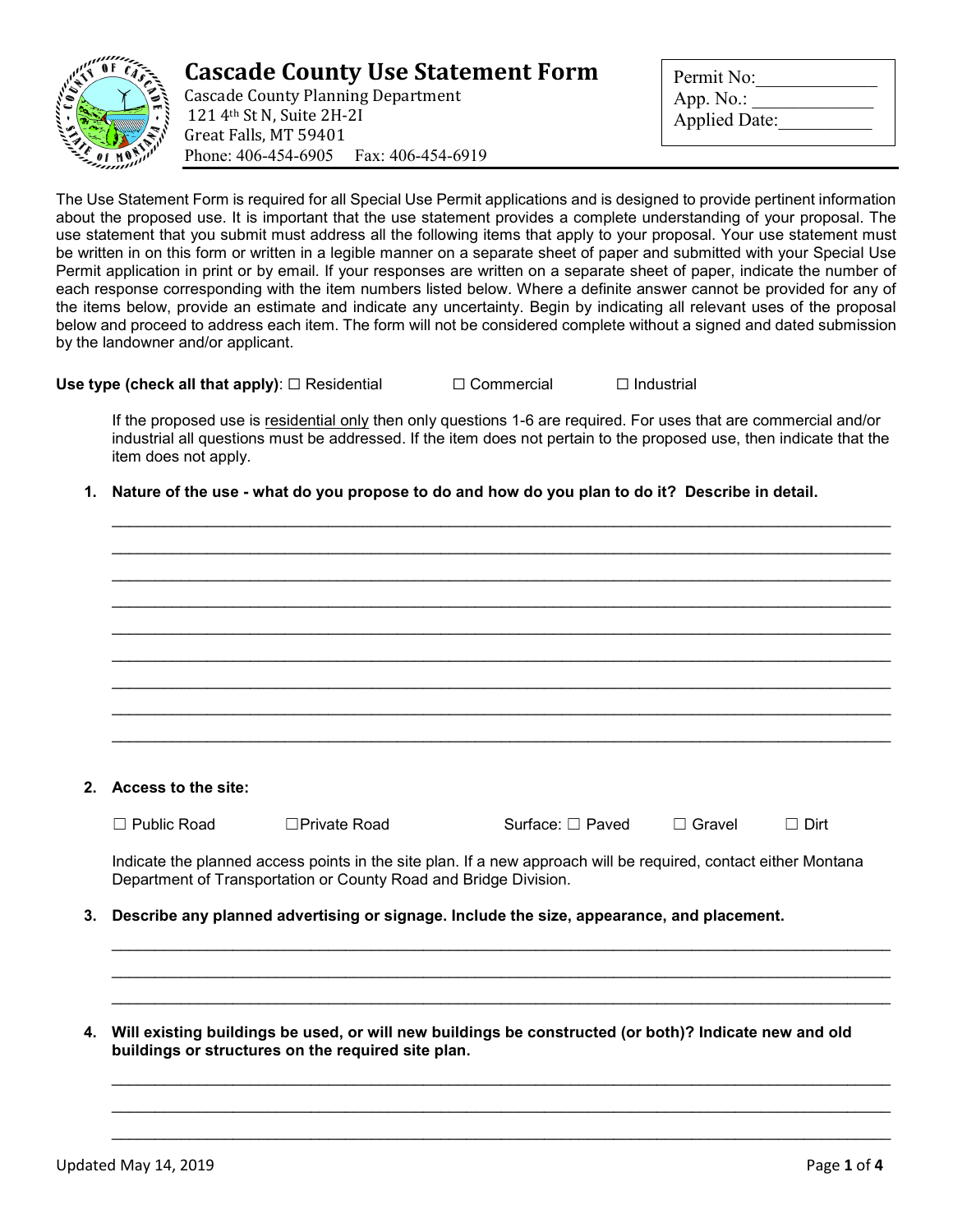**5. Will any landscaping or fencing be developed? If so, describe the type of landscaping and/or fencing elements planned. Use reference to the site plan for clarity.**

\_\_\_\_\_\_\_\_\_\_\_\_\_\_\_\_\_\_\_\_\_\_\_\_\_\_\_\_\_\_\_\_\_\_\_\_\_\_\_\_\_\_\_\_\_\_\_\_\_\_\_\_\_\_\_\_\_\_\_\_\_\_\_\_\_\_\_\_\_\_\_\_\_\_\_\_\_\_\_\_\_\_\_\_\_\_\_\_\_\_ \_\_\_\_\_\_\_\_\_\_\_\_\_\_\_\_\_\_\_\_\_\_\_\_\_\_\_\_\_\_\_\_\_\_\_\_\_\_\_\_\_\_\_\_\_\_\_\_\_\_\_\_\_\_\_\_\_\_\_\_\_\_\_\_\_\_\_\_\_\_\_\_\_\_\_\_\_\_\_\_\_\_\_\_\_\_\_\_\_\_ \_\_\_\_\_\_\_\_\_\_\_\_\_\_\_\_\_\_\_\_\_\_\_\_\_\_\_\_\_\_\_\_\_\_\_\_\_\_\_\_\_\_\_\_\_\_\_\_\_\_\_\_\_\_\_\_\_\_\_\_\_\_\_\_\_\_\_\_\_\_\_\_\_\_\_\_\_\_\_\_\_\_\_\_\_\_\_\_\_\_

**6. Does the proposed use require any other local, state, or federal permits or licensing? If so, indicate the permits and/or licenses and when they will be acquired. If the permit and/or license has already been acquired, provide the permit and/or license number.**

\_\_\_\_\_\_\_\_\_\_\_\_\_\_\_\_\_\_\_\_\_\_\_\_\_\_\_\_\_\_\_\_\_\_\_\_\_\_\_\_\_\_\_\_\_\_\_\_\_\_\_\_\_\_\_\_\_\_\_\_\_\_\_\_\_\_\_\_\_\_\_\_\_\_\_\_\_\_\_\_\_\_\_\_\_\_\_\_\_\_ \_\_\_\_\_\_\_\_\_\_\_\_\_\_\_\_\_\_\_\_\_\_\_\_\_\_\_\_\_\_\_\_\_\_\_\_\_\_\_\_\_\_\_\_\_\_\_\_\_\_\_\_\_\_\_\_\_\_\_\_\_\_\_\_\_\_\_\_\_\_\_\_\_\_\_\_\_\_\_\_\_\_\_\_\_\_\_\_\_\_ \_\_\_\_\_\_\_\_\_\_\_\_\_\_\_\_\_\_\_\_\_\_\_\_\_\_\_\_\_\_\_\_\_\_\_\_\_\_\_\_\_\_\_\_\_\_\_\_\_\_\_\_\_\_\_\_\_\_\_\_\_\_\_\_\_\_\_\_\_\_\_\_\_\_\_\_\_\_\_\_\_\_\_\_\_\_\_\_\_\_ \_\_\_\_\_\_\_\_\_\_\_\_\_\_\_\_\_\_\_\_\_\_\_\_\_\_\_\_\_\_\_\_\_\_\_\_\_\_\_\_\_\_\_\_\_\_\_\_\_\_\_\_\_\_\_\_\_\_\_\_\_\_\_\_\_\_\_\_\_\_\_\_\_\_\_\_\_\_\_\_\_\_\_\_\_\_\_\_\_\_

## **If the proposed use is residential only, you may stop here and sign at the end of the form.**

| 7. Operational time limits:                                                                                                                                                                                                    |  |  |
|--------------------------------------------------------------------------------------------------------------------------------------------------------------------------------------------------------------------------------|--|--|
|                                                                                                                                                                                                                                |  |  |
| Days per week: ________________                                                                                                                                                                                                |  |  |
| Hours (HH:MM AM/PM): from to to                                                                                                                                                                                                |  |  |
| Total hours per day: __________________                                                                                                                                                                                        |  |  |
|                                                                                                                                                                                                                                |  |  |
| Frequency: _________________                                                                                                                                                                                                   |  |  |
|                                                                                                                                                                                                                                |  |  |
| Are these indoors or outdoors? ________________                                                                                                                                                                                |  |  |
| 8. Expected number of customers or visitors:                                                                                                                                                                                   |  |  |
| Average per day: _________________                                                                                                                                                                                             |  |  |
| Maximum per day: __________________                                                                                                                                                                                            |  |  |
| Hours (when they will be there)(HH:MM AM/PM): from _______________to                                                                                                                                                           |  |  |
| 9. Number of employees:                                                                                                                                                                                                        |  |  |
| Current: _________________                                                                                                                                                                                                     |  |  |
| Future: National Activities of the Contract of Tennis and Tennis and Tennis and Tennis and Tennis and Tennis and Tennis and Tennis and Tennis and Tennis and Tennis and Tennis and Tennis and Tennis and Tennis and Tennis and |  |  |
|                                                                                                                                                                                                                                |  |  |
|                                                                                                                                                                                                                                |  |  |
| 10. Service and delivery vehicles:                                                                                                                                                                                             |  |  |
| Number: _________________                                                                                                                                                                                                      |  |  |
|                                                                                                                                                                                                                                |  |  |
| Frequency: ___________________                                                                                                                                                                                                 |  |  |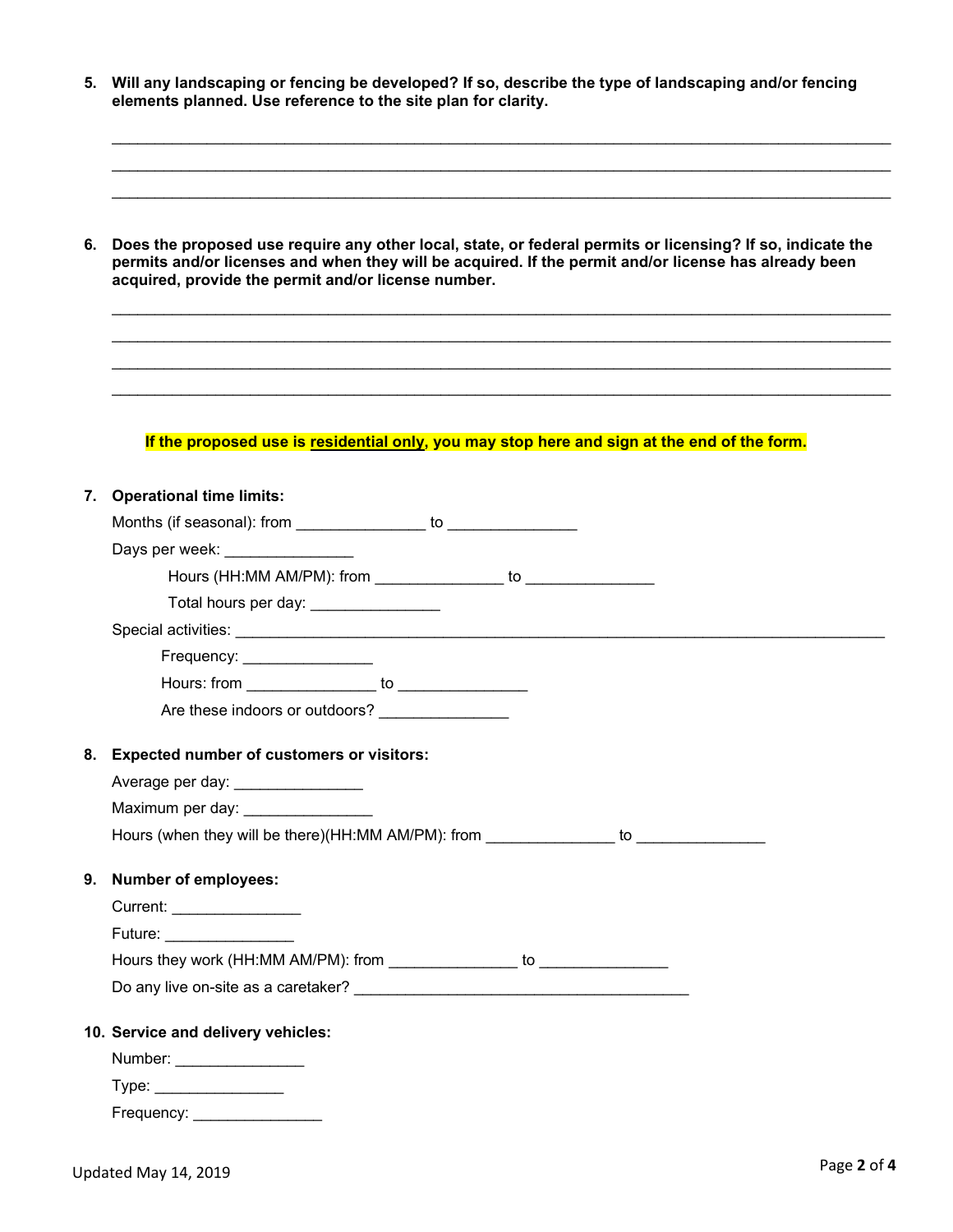| 12. Are any goods to be sold on-site? If so, are these goods grown or produced on-site or at some other<br>location? Explain.                                               |
|-----------------------------------------------------------------------------------------------------------------------------------------------------------------------------|
|                                                                                                                                                                             |
| 13. What equipment is used? If available, provide pictures or a brochure.                                                                                                   |
|                                                                                                                                                                             |
| 14. What supplies or materials are used and how are they stored?                                                                                                            |
| 15. Does the use produce any of the following by-products which may be considered a nuisance?<br>$\Box$ Glare<br>$\Box$ Dust<br>$\Box$ Odor<br>$\Box$ Smoke<br>$\Box$ Noise |
| $\Box$ Other<br>the control of the control of the control of the control of the control of the control of<br>If so, explain how this will be reduced or eliminated?         |
|                                                                                                                                                                             |
|                                                                                                                                                                             |